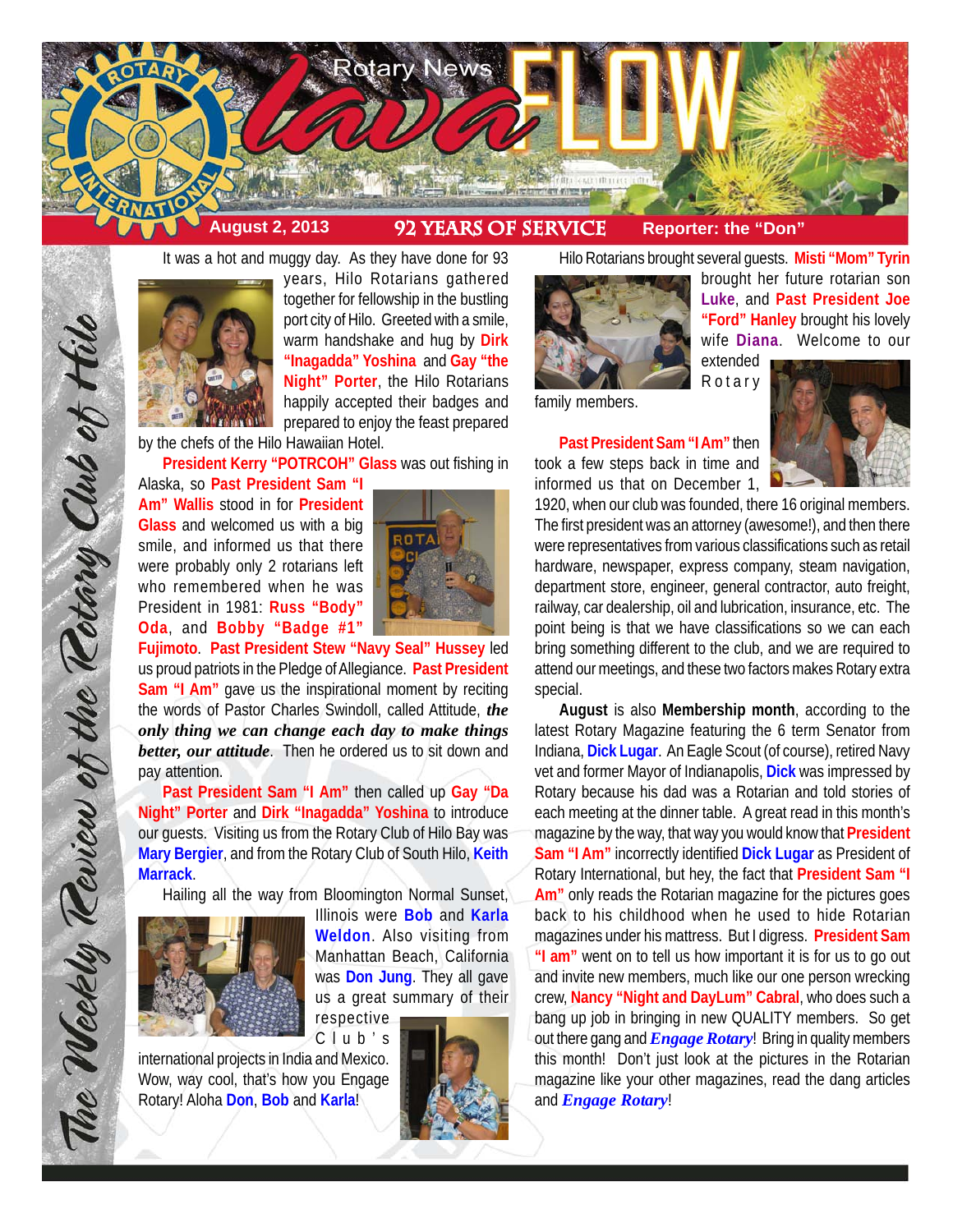## *Birthdays:*

**Corey Kawamoto** August 1 **Misti Tyrin** August 1 **Sandra Song** August 27 **Jerry Watanabe** August 28

### *Club Anniversary:*

**Kui Costa** August 6 **Wally Wong** August 6 **Cel Ruwethin** August 12 **Lorraine Inouye** August 28

#### *Wedding Anniversary:*

**Glenn & Anne Harris** August 1 **Gail & Gordon Takaki** August 2 **Kui & Ryan Costa** August 2 **Jenny & Richard Johnson August 30** 

### *Announcements:*

**Fri. Aug. 9 Club Assembly Rotary Park Project Update**

**Thurs. Aug. 15 Hiroshima South Rotarians Arrive Steak Fry/Meeting**

**Fri. Aug. 16 No Meeting**

**Fri. Aug. 23 Julie Mitchell, Ex. Dir. Ku'ikahi Mediation Center**

| President Elect  Richard Johnson              |  |
|-----------------------------------------------|--|
| Immediate Past President  Alan Kusunoki       |  |
| Vice President  Alberta Dobbe                 |  |
|                                               |  |
|                                               |  |
| Sergeant-at-Arms  Cindy Boots                 |  |
|                                               |  |
| Public Relations  Robert Hanley               |  |
| Club Administration  Tom Brown                |  |
| Service Projects  Mitchell Dodo               |  |
| Rotary Foundations  Alan Kusunoki             |  |
|                                               |  |
| International Service  Steve Yoshida          |  |
| Community Service  Wallace Wong               |  |
| New Generations  Glenn Harris                 |  |
| Vocational Service  Bobby Stivers-Apiki       |  |
| Hilo Rotary Club Foundation  John McVickar    |  |
| Hawaii Rotary Youth Foundation  Mitchell Dodo |  |
| The Rotary Foundation  Alan Kusunoki          |  |
|                                               |  |
|                                               |  |
|                                               |  |
| Lava Flow Editor  Tammy Silva                 |  |

**Past President Sam "I Am"** then reminded everyone that on August 15 we will be having special visitors from our Japanese sister club of Hiroshima South. They will come in for our Thursday night steak fry at Wailoa Park. Be there or beware. 6:00 p.m. sharp. Sign up with **Tom "Bussup" Brown** for the Steak Fry and let **Susan "FLOTRCOH" Munro** if you can help out with shuttles and things, and remember, the following night is a potluck at **Helene "Mocha" Tajiri's** house.

**Rand "Ocho" Mundo** also reminded us that on August 6 our Rotary Youth Exchange Student, **Guilmerme Assencio**, will be arriving at 7:21 pm at the Hilo Airport. So if you can help greet him we will be there at the airport by 7:00 at the bottom of the escalator.

# **Misti "Mom" Tyrin** and **Sally "Life" O'Brien** announced that the *Labor Day*



*Lobster Shrimp and Veggie Fest* will really be held on Monday, September 2, which is really Labor Day. Really? So plan to be there MONDAY or

beware. **Cindy "Puss 'N" Boots"** encouraged donations to this event because it helps our Rotary General Funds, and as such, is not tax deductible, but hey, come on gang, *Engage Rotary* and just buy the dang tickets! **Sally "Life" O'Brien** encouraged us to join the event committee because it is so fun. With that **Past President Sam "I Am"** recognized **Sally "Life" O'Brien** for celebrating her second 1 year anniversary in the best dang Rotary Club in the state.

**Past President Sam "I Am"** then came out firing, recognizing **Treena "Energizer" Breyfogle** who celebrated a birthday on July 30, as did **Susan "FLOTRCOH" Munro**! Wow, twins. On August 1,

**Corey "SeeYou" Kawamoto** and **Misti "Mom" Tyrin** celebrated birthdays. Wow, Not twins. **Tom "bussup" Brown** and **Delia Brown** celebrated their 32nd anniversary on July 29, 1981. Wow, seems like FOREVER (that's what she said). And **Glenn "Youth Services Chair" Harris** and **Anne Harris** celebrated 15 years together on August 1. Today, August 2, **Kui "Nut" Costa** and **Ryan** celebrated 21 years of marital bliss. Finally, **Gail "Furikake" Takaki** and **Gordon** celebrated 33 years of having the same last name. Whew!

On to *Happy Dollars*. **Susan "FLOTRCOH" Munro** was happy about her birthday. **Biff "Clemson"**

**Kennedy** was happy to get a 6:30 a.m. wakeup call from an old friend from Colorado who just learned from an email that **Biff** was stuck in the Philippines, a place he hadn't been to



since 1962 (that's what he said). **Sally "Life" O'Brien** was happy that her sponsor was **Nancy "Night and DayLum" Cabral**, and she enjoyed **Stew "Navy Seal" Hussey's** dancing daughter's performance up at Volcano. **Gail "Furikake" Takaki** was happy that her husband turned 60 and they celebrated their

anniversary until late into that



night or something like that. **Christine "Not Matt" Dillon** was happy to learn that **Dick Lugar** was thinking of running for the Presidency of Rotary, because she is still a big fan. **Helen**

**"Funghi" Hemmes** was happy about walking up and down the Eiffle Tower. **Theresa "Pidgin" English** was happy to be the giver of the inspirational moment,



and disappointed that **Past President Sam** did not know about it. **Past President Sam "I Am"** then gave her attitude and said, Hey, nobody told me so have at it! She then gave us a second inspirational moment, of

how we should NOT have an agenda when we communicate with others. Mahalo **Theresa**! **Trina "Energizer" Breyfogle** was NOT happy about her birthday, but very happy that **Past President Sam "I Am"** was able to find the speaker for the day. However, She was also happy that **Susan "FLOTRCOH" Munro** did some awesome volunteer work on her Ham Radio during the recent storm and single handedly kept the storm from even materializing on our island. That's the Rotary Club of Hilo, performing miracles in Hilo since